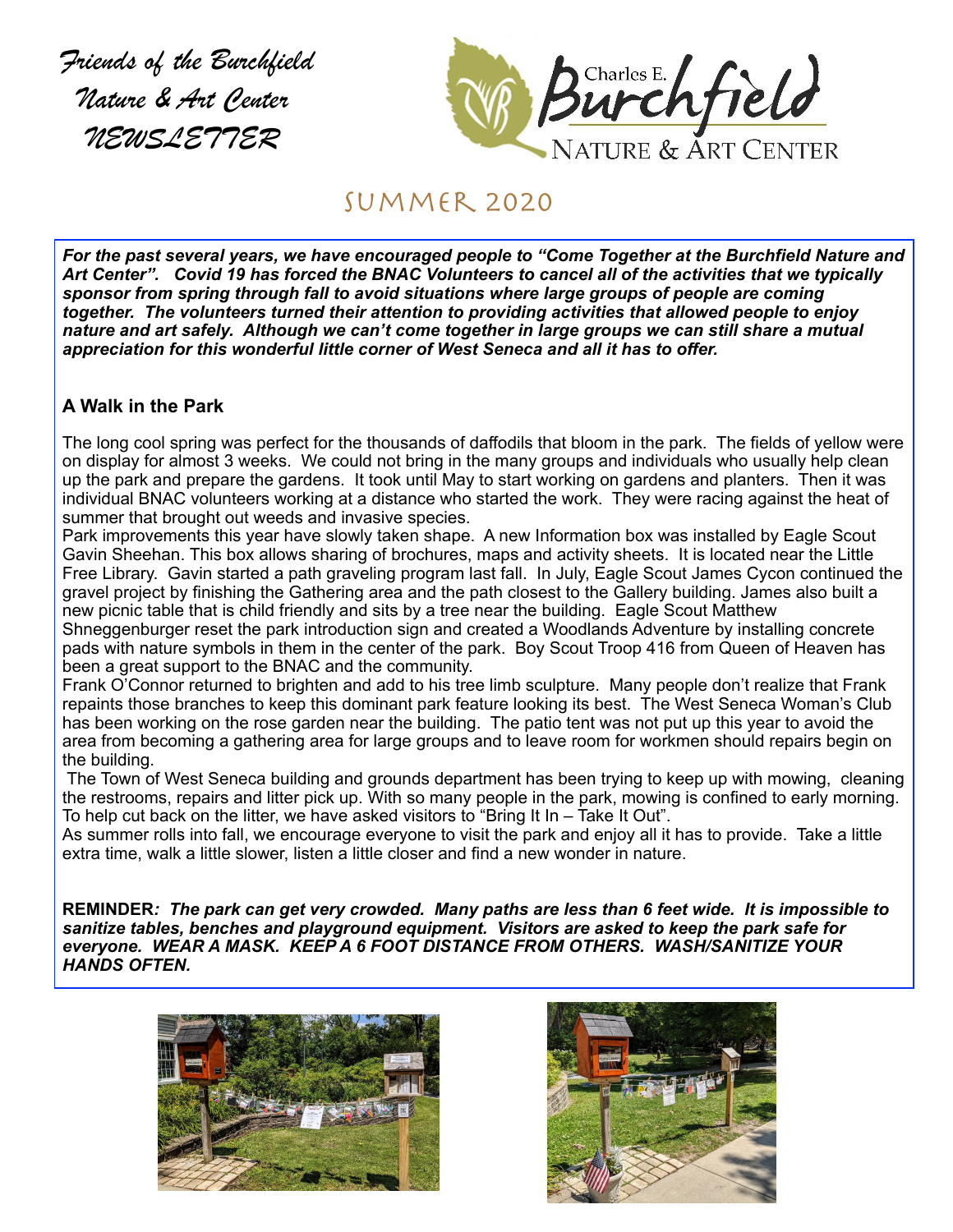### **Remembering Kenn Morgan**

The BNAC lost a good friend this year in Kenn Morgan who passed away on May 31, 2020.

If you ever went to an art opening in Buffalo, it's a very good chance you saw Kenn Morgan there. He believed in art as a *cause célèbre* and championed the practice at every opportunity. Kenn was that rare type of person who finds excitement in everything he encounters, whether meeting new artists or talking with old friends, always with a generosity of spirit which he shared so easily. His motto was simple: "In all things, listen, learn and laugh."

Kenn knew his photography and to prove it he could always be seen with a camera around his neck. He was old-school, preferring film to digital (which he derided as "digitalis"). Beside his day job, he taught photography at Locust Street Art on Buffalo's East Side for many years and still found time to teach photography at the BNAC, assist with planning our annual photo contest, and was a judge at the photo contest each fall. It's hard to accept that he won't be seen at art openings anymore, or teaching students at Locust Street school or at BNAC photography sessions.

He was a lovely and big-hearted man, among the kindest and gentlest of friends. Here's to you, Kenn. Hope you're listening. I know you're laughing wherever you are.

## **Summer Fun at the BNAC**

Activities that include the gathering of large groups had to be canceled this year, but the BNAC volunteers have found ways to create safe, fun and educational activities.

With the BNAC building and playground closed in March, April and May, BNAC volunteers worked from our homes to enhance our Facebook offerings. Park features to look for were highlighted. Craft ideas and activity sheets were posted. Beginning June 1st, we partnered with the West Seneca Youth and Recreation to develop Discover West Seneca. This is a series of activities that encourage people to explore and learn about their neighborhood, local parks, area nature features and historical facts. All the activities are posted on Facebook (Facebook.com/BurchfieldNAC) and on the website (BurchfieldNAC.org). The Recreation Department also posts them on their social media and web sites.

When the classroom at the building was opened in June, the volunteers began putting together Make It and Take It Arts and Crafts packets. Visitors can stop in the classroom Monday, Wednesday or Friday from 11-2:00 to pick up the kits. They were very popular, so the program was expanded. A clothes line was placed between the Little Library and the Information Box near the building and the packets are placed on the line 7 days a week. A basket of Make It and Take It projects was also delivered to the Youth and Recreation Department at the Community Center (see pictures on page 1 of newsletter).

Available activity sheets and brochures encourage a variety of activities while in the park. Scavenger Hunt type activities, quiz sheets and tree and bird brochures have been attracting visitors of all ages. The new Woodlands Adventure sheets send visitors into the center of the park to find nature symbols. BNAC volunteers plan to continue making activities available through the fall. We hope that these simple ideas and activities entertain, educate and keep us Together in thought and spirit.